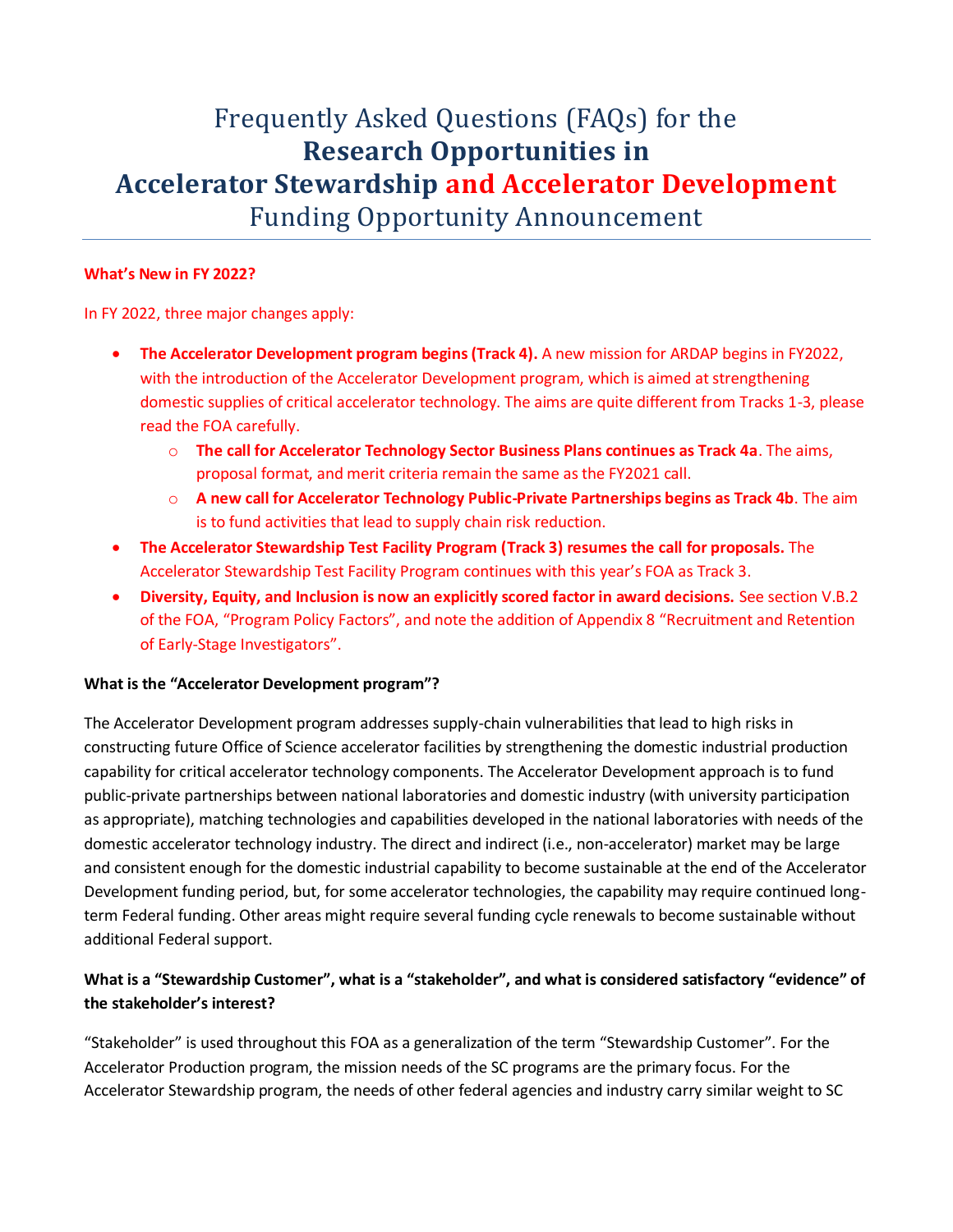programmatic needs. This difference in programmatic priority should be taken into account when preparing a proposal.

As defined in  $V(A)2$ , the term "stakeholder" is used broadly to organizations with a history of financial, intellectual, or physical support for research in the proposed subject matter. Stakeholders may be SC programs (e.g., BES, FES, HEP, or NP), other DOE program offices (e.g., NNSA, EERE, ARPA-E), other Federal agencies (e.g., NIH, NSF, DoD, DHS), or industries that use accelerator technology.

Evidence of the stakeholder's interest may be found in advisory committee reports, workshop reports, white papers, or R&D roadmaps issued by the Stewardship Customer that identify the issue as important. More significant evidence is provided by substantial and material participation of the stakeholder in the effort (e.g., by co-funding, cost-sharing, in-kind donation or equipment, or donation of effort).

## **How can teams apply?**

Teams of collaborating institutions are always strongly encouraged to apply, and for some Tracks, are required.

A single proposal must be submitted by the lead institution, with subawards provided to collaborators if needed. A single award will be issued to the lead institution, which must then write subcontracts to the subawardees to disburse the funds. The sole exception is if a DOE National Laboratory is a subawardee, in which case DOE will provide funds directly to the Lab by field work authorization, per section II(H).

As always, the participation of Minority-Serving Institutions and businesses owned by members of under represented groups is strongly encouraged. both as lead institution of a team or as a collaborating member. Inclusion of MSIs and dis

#### **What are you looking for in a "team"?**

Teaming is strongly encouraged for proposals to any Track, and is an explicit review criterion, please see section V(A)2.

"Teaming" in the context of this solicitation means the substantial collaboration of two or more institutions to achieve the proposal's goals. It is a central aim of Accelerator Stewardship that technologies developed for basic research find use in a wealth of other applications, and often an excellent way to achieve this is through teams composed of people with expertise in (1) the accelerator technology, (2) the requirements of the new application, and (3) what's required to make a viable commercial product. Track 1 proposals (applied R&D) are expected to be from multi-institutional teams. Track 2 proposals (basic R&D) are encouraged to be from teams, but this should be determined by the nature of the work. Track 3 proposals (Test Facility Program) must have at least two institutions participating. In the case of Track 3 proposals, teaming between the non-DOE entity and a DOE Office of Science Laboratory is enforced by the requirement that a Collaborative proposal be submitted by both entities. This is to ensure that proposals take accurate account of the capabilities, availability, and cost of working at the national lab, and to ensure the national lab has agreed to support the work.

In the case of Track 4a proposals, teaming between industrial companies, universities, National Laboratories, and a business school or business consulting firm is necessary to ensure the accelerator sector business plan will be developed with a broad perspective and with the input of a sufficiently broad set of stakeholders. The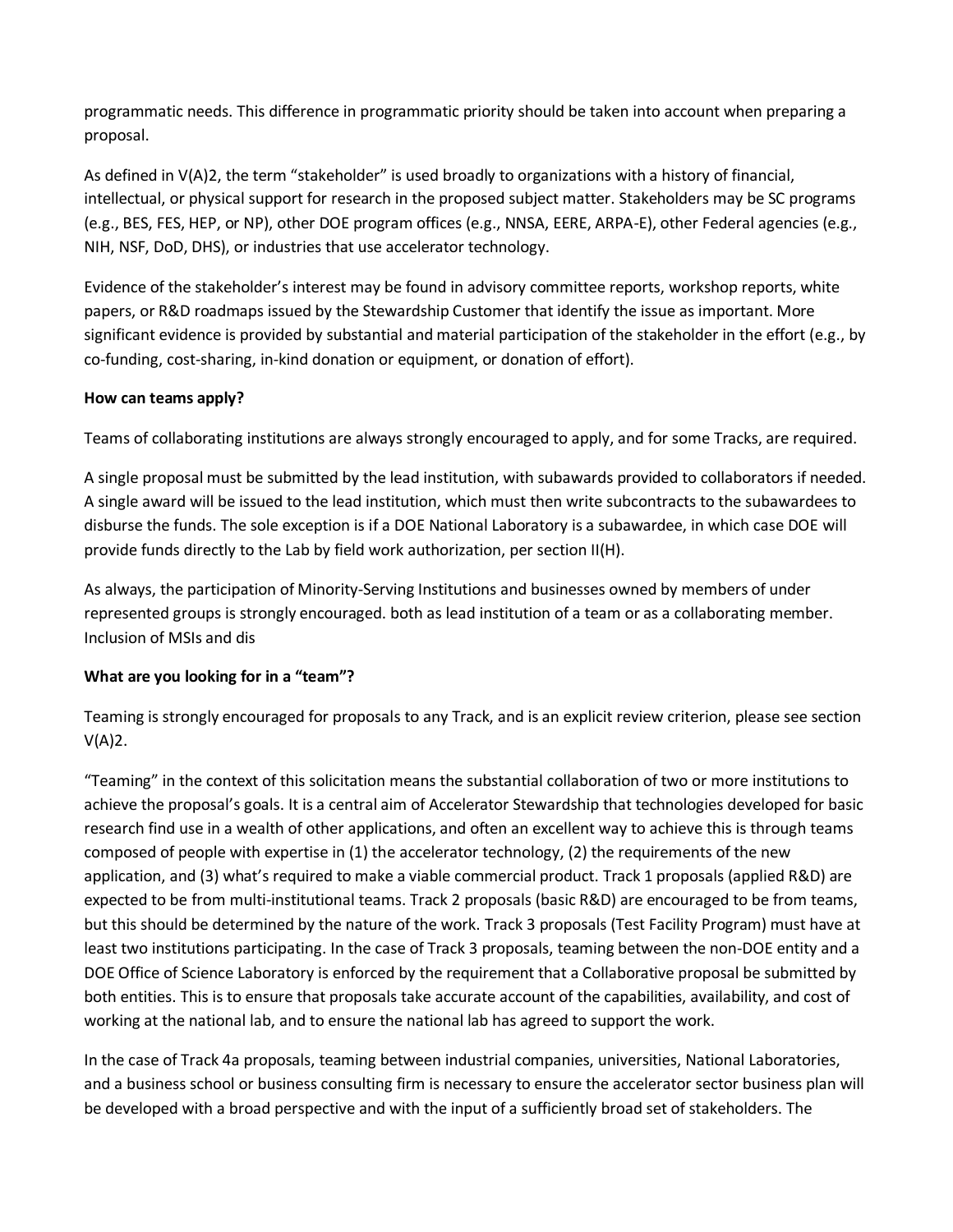inclusion of a business school or private consulting firm on the team is highly desirable to (1) engage a disinterested party to guide the business plan towards a balanced sector-wide perspective and (2) to provide an academic perspective on business analysis, somewhat mitigating the difficulties of having any one company reveal its analysis and strategic approach.

In the case of Track 4b proposals, teaming between domestic industrial companies and National Laboratories is necessary, with university participation as appropriate to insert enabling research developed in that sector into the production effort. Inclusion of a business school or private consulting firm is desired, especially if a business plan for the activity was not developed during a related previous Track 4a effort. Depending on the publicprivate partnership model, the Track 4b effort will most likely be led by either a domestic company or by a National Laboratory, although other options are possible with adequate justification.

## **What are you looking for in a Track 4 "Partnership"?**

Different forms of partnerships are needed for different accelerator technology areas. The form of these partnerships could range from a model where domestic industrial entities receive specific technology transfer from National Laboratories plus the use of existing or new Laboratory infrastructure; to a looser consortium model; to a model where a National Laboratory is responsible for maintaining the capability and which may include targeted industrial infrastructure investments.

## **What are you looking for in the way of Diversity, Equity, and Inclusion (DE&I)?**

While the primary focus of the Accelerator Stewardship and Accelerator Development programs is the advancement of the science, technology, and production of accelerators, workforce development is a vital product of the R&D process. Ensuring that the educational, R&D, and infrastructure development opportunities provided by federal assistance awards are available to all is a critical step towardsfully engaging the best and brightest minds to solve the research challenges ahead.

In that spirit, efforts to partner substantively, equitably, and meaningfully with investigators and institutions from underserved communities<sup>1</sup> are strongly encouraged. DE&I plans should be reflected in the descriptions of the roles of the participants and participating institutions, in Appendix 8 ("Recruitment and Retention of Early-Stage Investigators"), and in the budget and budget explanation.

# **What if a DOE National Lab is a collaborator on my proposal? What should the budget include? Who receives the funding, and what does section II(H) mean?**

Collaborating with a DOE National Laboratory is much like collaborating with any other institution. However, because DOE already has contracts with the Labs, there are some subtle differences:

## **What should the budget and budget narrative include?**

 $\overline{\phantom{a}}$ 

For all proposals, a single proposal must be filed and the budget and budget narrative should include (and explain) funding requests from **all** participants, **including** any participating DOE National Laboratories.

<sup>&</sup>lt;sup>1</sup> As defined in Executive Order 14035, Section 2(a), June 25, 2021, [https://www.whitehouse.gov/briefing](https://www.whitehouse.gov/briefing-room/presidential-actions/2021/06/25/executive-order-on-diversity-equity-inclusion-and-accessibility-in-the-federal-workforce/)[room/presidential-actions/2021/06/25/executive-order-on-diversity-equity-inclusion-and-accessibility-in-the-federal](https://www.whitehouse.gov/briefing-room/presidential-actions/2021/06/25/executive-order-on-diversity-equity-inclusion-and-accessibility-in-the-federal-workforce/)[workforce/.](https://www.whitehouse.gov/briefing-room/presidential-actions/2021/06/25/executive-order-on-diversity-equity-inclusion-and-accessibility-in-the-federal-workforce/)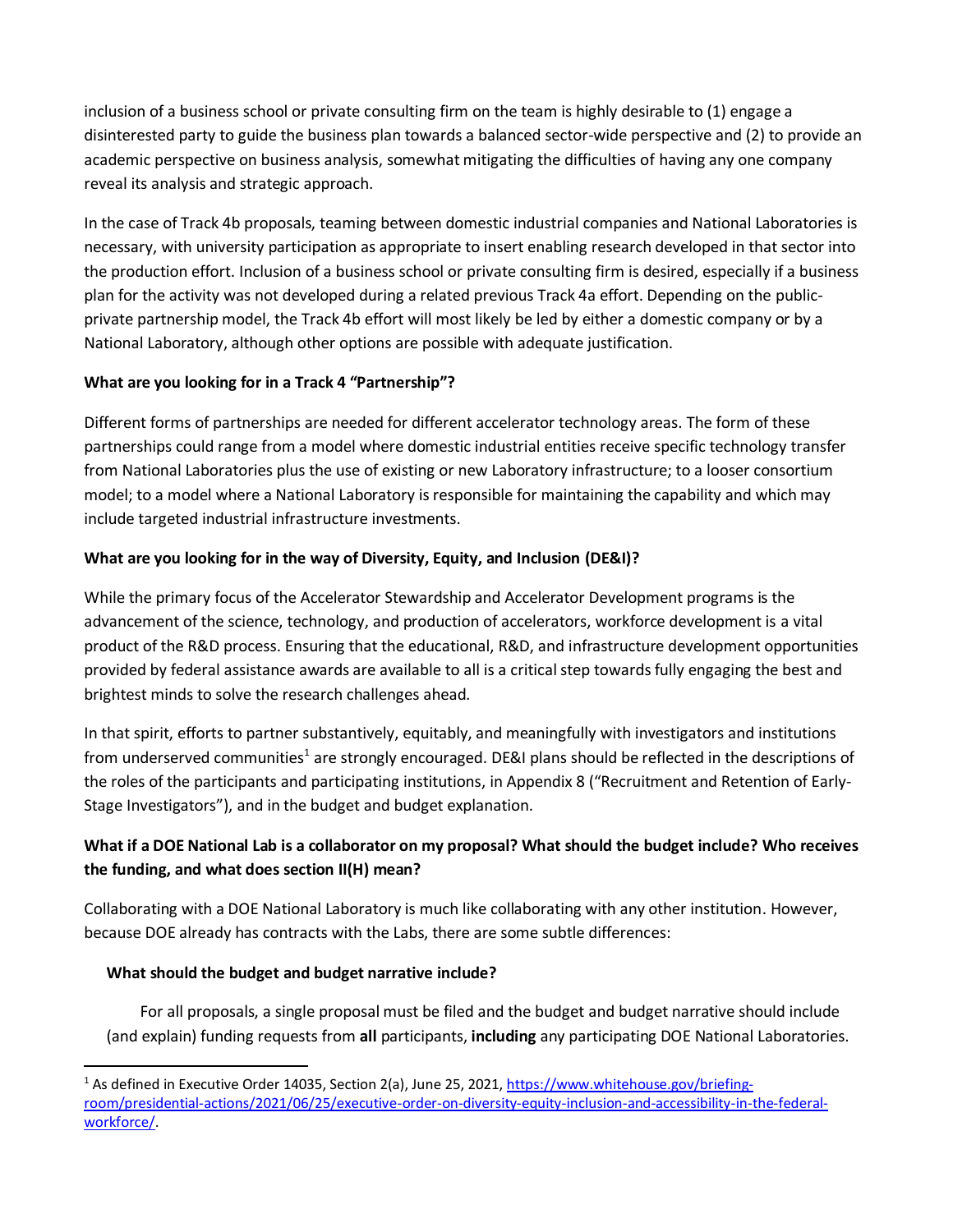#### **Who receives the funding, and what does section II(H) mean?**

In all cases, funds that are destined for a DOE National Laboratory will be provided directly to the lab through the DOE Field Work Authorization System. This applies even if the Lab is a subawardee. We will provide further instructions during award negotiations.

#### **Is a Letter of Intent (LOI) required?**

No, but a Pre-Application (FOA applicants) or Pre-Proposal (LAB applicants) is required. See the Funding Opportunity Announcement section IV(B) for further details.

# **Should I submit my proposal to a specific Office of Science accelerator R&D call or to the Accelerator Stewardship and Accelerator Development solicitation?**

If the work you propose predominantly impacts one Office of Science (e.g., BES, FES, HEP, or NP), submit the proposal to the respective Office's accelerator R&D call. If the work you propose is cross-cutting (i.e. impacts several Offices of Science, or several federal agencies' missions, and there is a clear stewardship customer, submit the proposal to the Accelerator Stewardship call. See the Funding Opportunity Announcement section V(A)2 "Merit Review Criteria" for further details.

## **What if I've submitted a substantially similar proposal to another solicitation at another agency? Am I forbidden from submitting my proposal?**

No, but you must list the duplicative proposal in Appendix 2: Current and Pending Support. Concurrent submission of an application to other organizations for simultaneous consideration will not prejudice its review. We will, however, contact the other agency prior to making an award to establish the disposition of the duplicate request.

#### **How many proposals may one PI (or one institution) submit?**

There is no limit. However, PIs are strongly encouraged to focus their effort on one proposal where their interests and capabilities align well with the objectives of the solicitation and they can write a strong proposal.

#### **Are letters of endorsement from collaborators helpful?**

Endorsement letters are not recommended or necessary for pre-proposals, but may be helpful for full proposals.

#### **Can DOE labs apply to Track 2?**

No. See the Funding Opportunity Announcement, section III(A), Eligibility.

#### **Can DOE labs apply to Track 3?**

Yes, in fact they must submit a Collaborative Application together with the non-DOE entity. This is done to ensure the hosting Lab is fully aware of—and able to commit—the resources the non-DOE entity will need.

#### **Who can lead a Track 4 proposal?**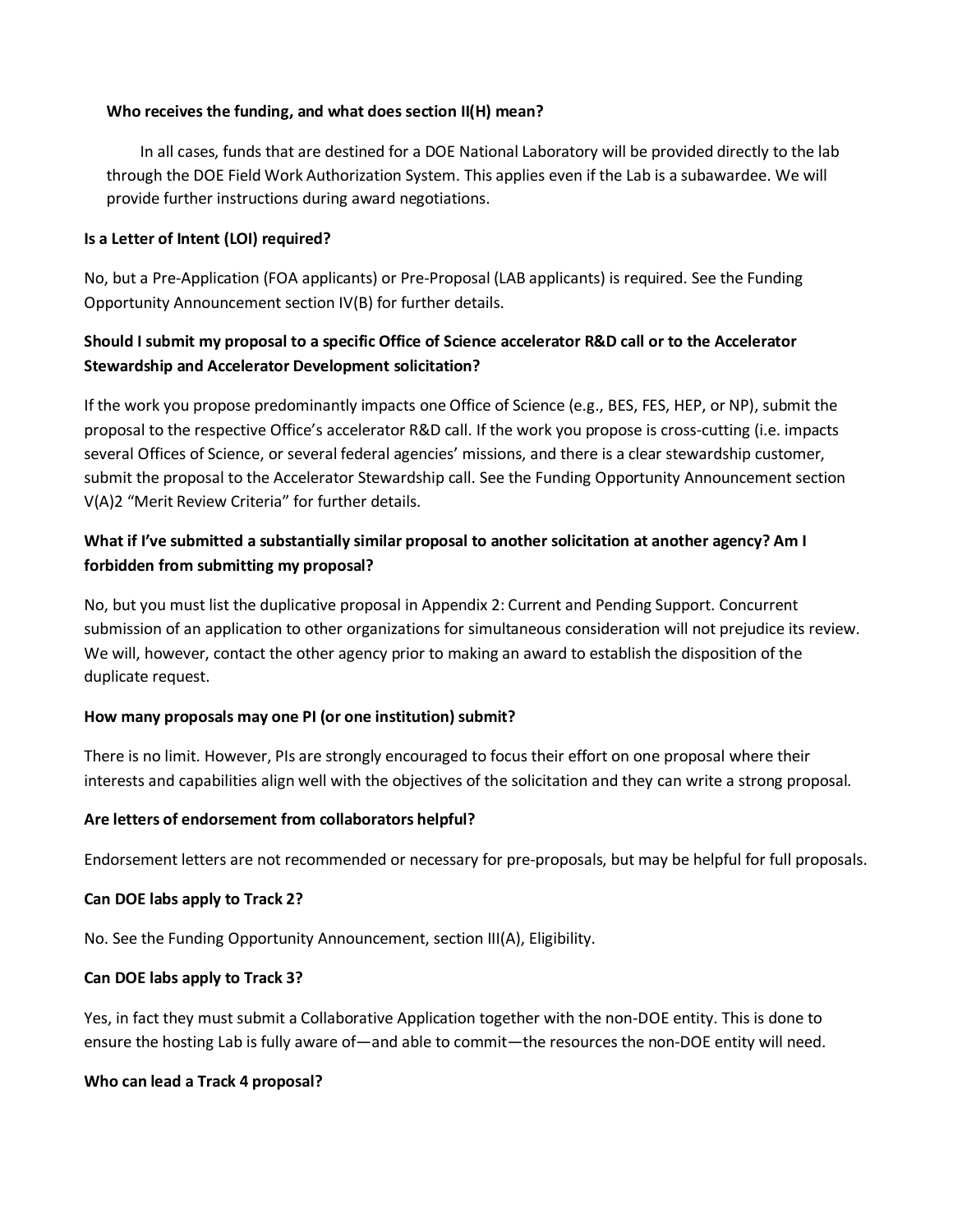Any recognized entity (domestic industrial entity, National Laboratory, other FFRDC, or university). They need to ensure the teaming requirements are met.

# **Can labs apply to the Funding Opportunity Announcement (FOA)?**

Yes. Labs must apply to the FOA, which now covers all applicants.

## **Can non-DOE FFRDCs apply to this FOA?**

Yes.

## **Can Track 2 applications include a DOE Lab as a subaward?**

Yes. The university must lead the effort, and such an arrangement must not be used to circumvent the restrictions on Track 2 eligibility. See the Funding Opportunity Announcement, sections II(H)and II(I).

## **What is the typical award size?**

The award size depends on the Track, the topic, the work scope, the available funding, and other factors. Track 1 awards generally average approximately \$2M/3 years, Track 2 awards generally average \$500k/3 years, and Track 3 awards are limited to no more than \$300k/1 year. That said, the requested budget should always be driven by the research goals and proposed work scope, not the other way around. Track 4a awards are limited to no more than \$200k/1 year. Track 4b awards are limited to \$2M/2 years.

## **What is the typical award duration?**

The typical award duration is 3 years for Track 1 and Track 2 proposals, 12 months for Track 3 and Track 4a, and 2 years for Track 4b. Exceptions include design studies, for which the award duration is typically limited to 1 year. The duration should be chosen in light of the research goals, proposed work scope, and FOA requirements.

# **What does the language in section II(B) "Estimated Funding" mean?**

Budget numbers listed in section II(B) refer to the specific fiscal year. For example "It is anticipated that approximately \$X,XXX,XXX will be available in FY 20YY" means that the sum of all FY 20YY year obligations incurred as a result of new awards under this solicitation (including awards to all applicants) will not exceed \$X,XXX,XXX. This amount does not include prior-year or subsequent-year obligations, and is subject to appropriated funds being available.

"Total value of awards" refers to value of all grants, interagency agreements, and laboratory work authorizations awarded under this year's FOA over the full duration of the award. This number is subject to the availability of appropriated funding in this and future years.

# **What is the "Full Forward Funding" requirement?**

Since 2014, DOE has been required by statute to fully forward fund awards of \$1,000,000 or less in the year in which the award begins. This means, for example, that an award of \$100,000 per year over 3 years must have the total value of \$300,000 set aside in the year the award is made. The PI will receive \$100,000 in the first year, and the balance will be held at headquarters for release in subsequent years. This means the subsequent years